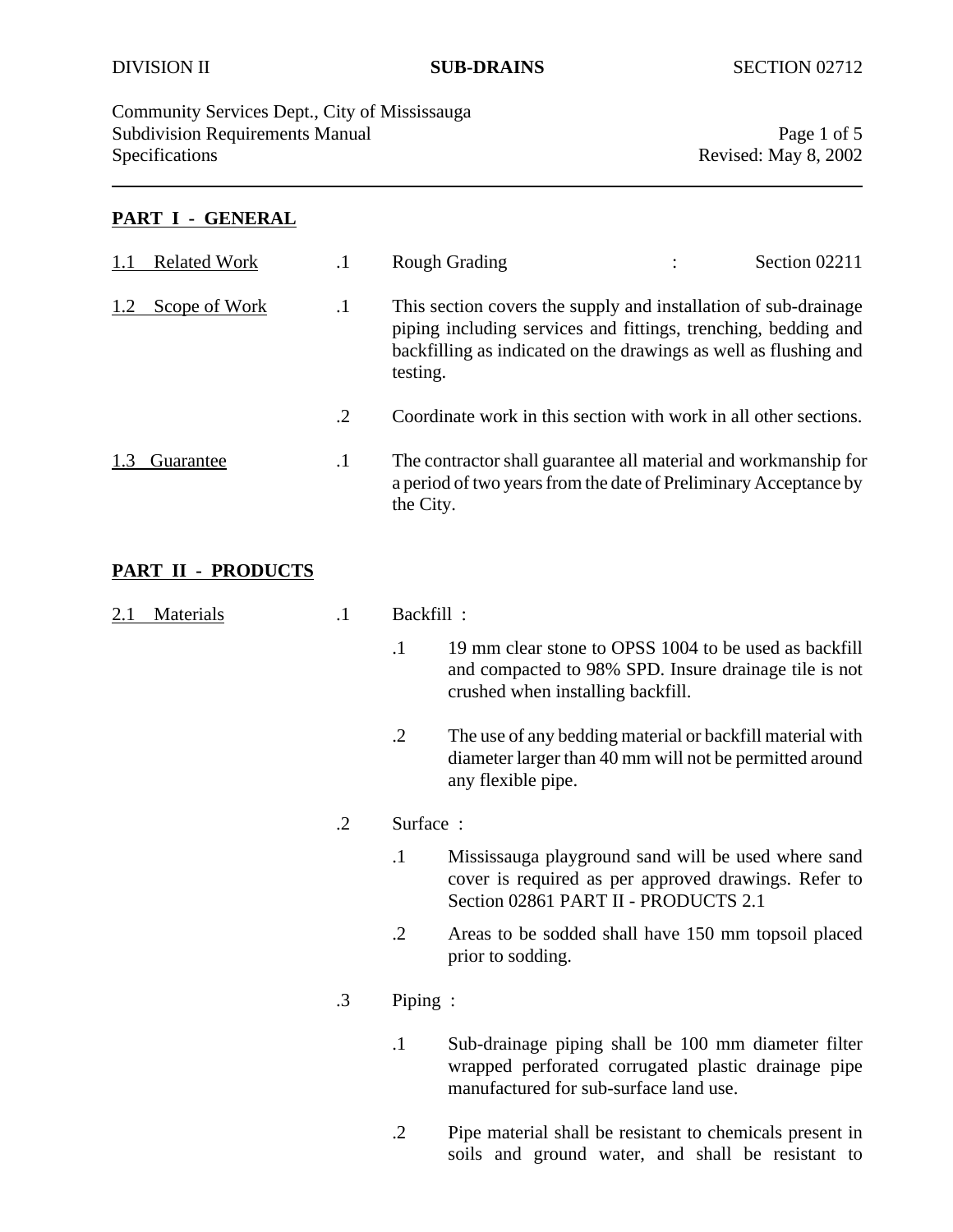| Community Services Dept., City of Mississauga |                      |
|-----------------------------------------------|----------------------|
| <b>Subdivision Requirements Manual</b>        | Page 2 of 5          |
| <b>Specifications</b>                         | Revised: May 8, 2002 |

deterioration from ultraviolet light. .3 Tubing must be of uniform colour and density, free from any defects. .4 100 mm tubing must have an internal diameter of 99.56 - 106.68 mm. Minimum water-inlet area must be 15.7  $\text{cm}^2/\text{m}$  in length. .5 Individual inlet openings must have an opening ranging from 1-2 mm and should be arranged in a minimum of 3 rows, uniformly spaced around the circumference of the tubing. .6 100 mm tubing shall have a minimum stiffness of 138 Pa at 5% deflection when tested in a parallel plate. There should be no evidence of a crack or split following an impact test. .7 At any change of direction, use manufactured bends and

- fittings.
- .8 All ends to be capped with manufactured caps.
- .9 Drainage tiles emptying to swales shall be trimmed and fitted with rodent guard and 1 metre sleeve of 150 mm dia.pipe of the specified material.

# **PART III - EXECUTION**

- 3.1 Notification of Utilities .1 Contractor must obtain stakeouts from all utilities concerned and must obtain all permits with regard to this installation.
- 3.2 Inspection .1 All materials shall be inspected by the contractor for damage in transit. No defective material shall be delivered to the site. Any material subsequently damaged shall be removed from the site immediately.
	- .2 The contractor may be ordered by the Community Services Department to have pipe and fittings inspected by an accredited inspection company before being delivered to the site, and stamped with their approved mark on each piece.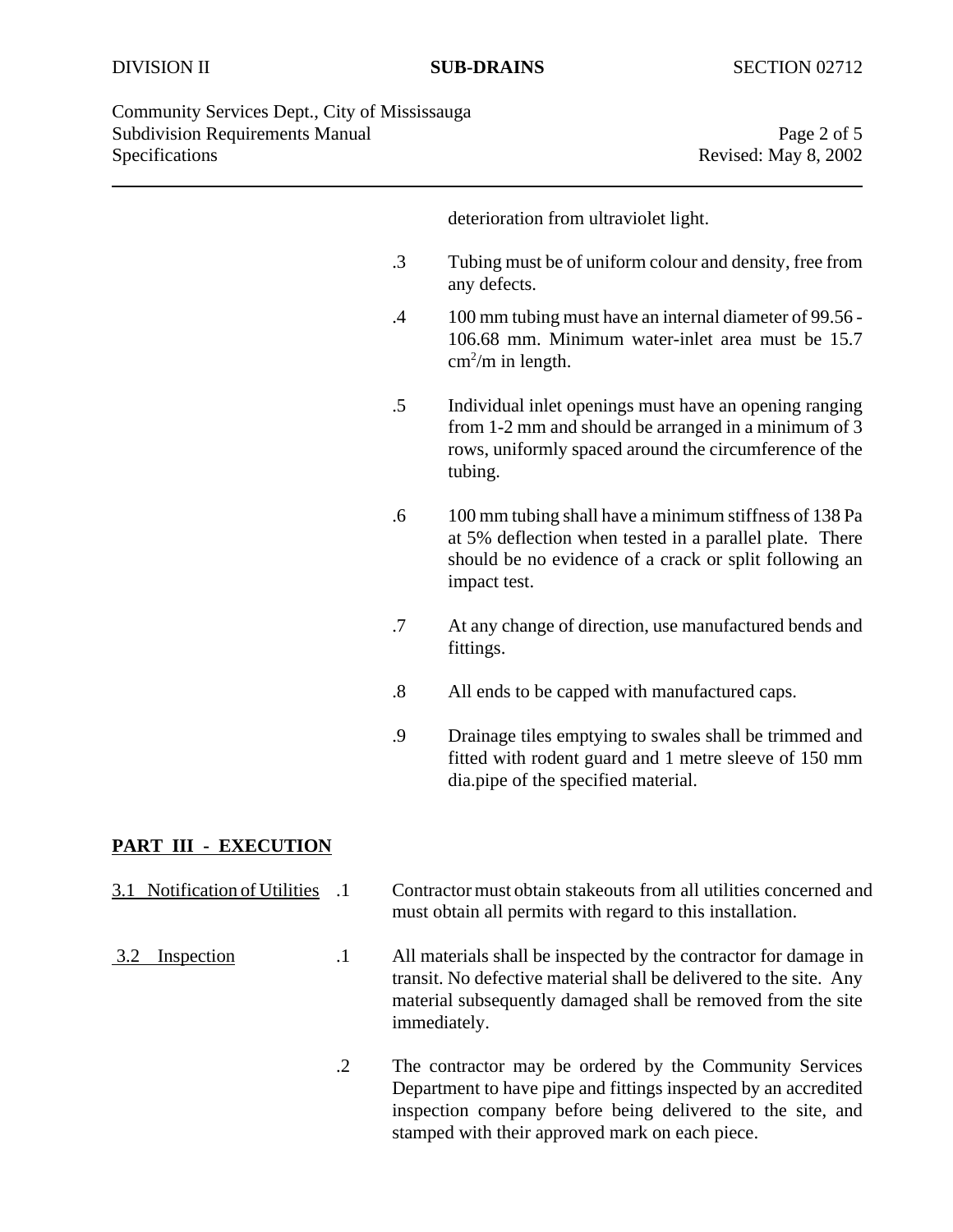| Specifications   | Community Services Dept., City of Mississauga<br><b>Subdivision Requirements Manual</b> | Page 3 of 5<br>Revised: May 8, 2002                                                                                                                                                                                                                       |  |
|------------------|-----------------------------------------------------------------------------------------|-----------------------------------------------------------------------------------------------------------------------------------------------------------------------------------------------------------------------------------------------------------|--|
|                  | $\cdot$ 3                                                                               | The Community Services Department may order tests of any<br>material delivered to the site and may reject materials pending<br>the result of tests.                                                                                                       |  |
|                  | $\cdot$                                                                                 | Any material found to be defective in manufacture, or damaged<br>before or after acceptance from the carrier, will be rejected by the<br>Community Services Department and the contractor shall<br>promptly remove such defective material from the site. |  |
| 3.3<br>Trenching | $\cdot$                                                                                 | After completing all rough grading, excavate trenches using a<br>method approved by the Community Services representative.                                                                                                                                |  |

- method approved by the Community Services representative. Trenches to have smooth bottoms with excavated material to be deposited away from the trench.
	- .2 All trenches are to be excavated starting from the lowest elevation at the outlet and proceeding up grade.
	- .3 Maximum spacing between trenches to be 12.5 m centre to centre or as shown on approved Layout and Grading drawings.
	- .4 All excavated material is to be removed from the area.
- 3.4 De-watering .1 Keep excavations dry while work is in progress.
	- .2 Dispose of water in a manner not detrimental to public health, environment, public and private property, or any portion of work completed or under construction.
- 3.5 Excavation .1 Excavate to lines, grades, elevations and dimensions indicated on drawings or as directed in the field.
	- .2 Notify the consultant when soil at proposed elevation of trench bottom appears unsuitable for foundation of installation.
	- .3 Remove unsuitable material from trench bottom to extend to a depth directed by Community Services.
	- .4 Unless otherwise authorized by Community Services in writing, do not excavate more than 30 m of trench in advance of installation operations and do not leave trench open at end of day's operation.
	- .5 Dispose of surplus and unsuitable excavated material off site.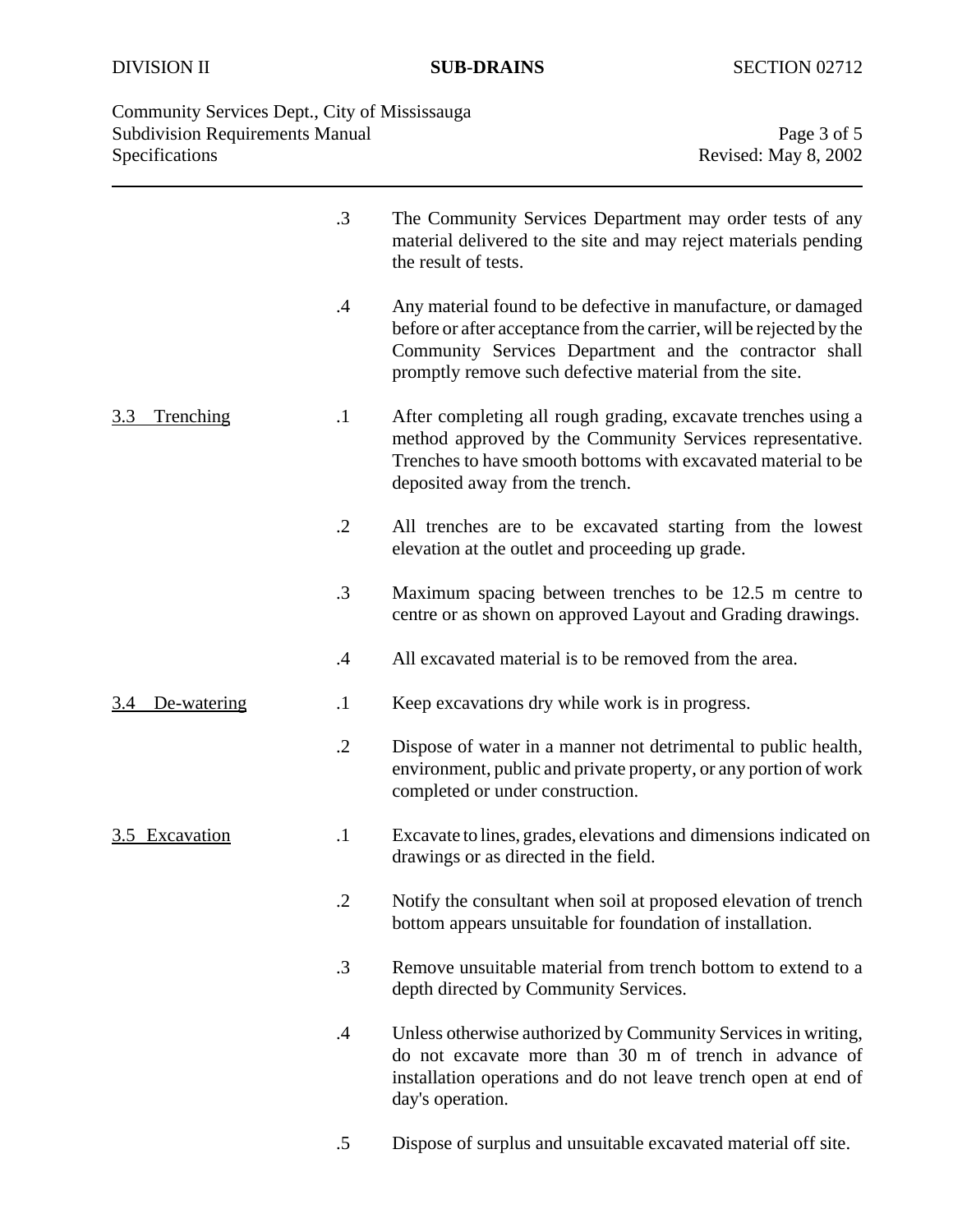| Community Services Dept., City of Mississauga |                      |
|-----------------------------------------------|----------------------|
| <b>Subdivision Requirements Manual</b>        | Page 4 of 5          |
| Specifications                                | Revised: May 8, 2002 |

|            |                                     | .6         |                                                                                                                                                                 | Do not obstruct flow of surface drainage.                                                                                                                                 |
|------------|-------------------------------------|------------|-----------------------------------------------------------------------------------------------------------------------------------------------------------------|---------------------------------------------------------------------------------------------------------------------------------------------------------------------------|
| 3.6        | <b>Backfilling</b>                  | $\cdot$    | Do not proceed with trench backfilling operations until<br>Community Services has inspected and approved installations.                                         |                                                                                                                                                                           |
|            |                                     | $\cdot$ .2 | Use approved backfill material as indicated or directed.                                                                                                        |                                                                                                                                                                           |
|            |                                     | $\cdot$ 3  |                                                                                                                                                                 | Backfilling around installations :                                                                                                                                        |
|            |                                     |            | $\cdot$                                                                                                                                                         | Place bedding and surround material as noted on<br>drawings.                                                                                                              |
|            |                                     |            | $\cdot$ .2                                                                                                                                                      | Place layers simultaneously on both sides of installed<br>work to equalize loading.                                                                                       |
|            |                                     |            | .3                                                                                                                                                              | Place material by hand under, around and over<br>installations until 150 mm of cover is provided.<br>Dumping material directly on installations will not be<br>permitted. |
|            |                                     |            | .4                                                                                                                                                              | Do not place backfill in freezing weather without written<br>permission of Community Services.                                                                            |
|            |                                     |            | .5<br>78).                                                                                                                                                      | Compact granular backfill material to a minimum 95% of<br>Standard Proctor Maximum Dry Density (ASTM D698-                                                                |
|            |                                     |            | .6                                                                                                                                                              | Compact using approved mechanical tamping devices, or<br>by hand tamping to achieve specified compaction.                                                                 |
| 3.7        | <b>Trench Bottom</b><br>Preparation | $\cdot$    |                                                                                                                                                                 | Where required due to removal of unsuitable material or<br>unauthorized over-excavation, bring bottom of excavation to<br>design grade with approved material.            |
|            |                                     | $\cdot$ .2 |                                                                                                                                                                 | Compact trench bottom to density at least equal to density of<br>adjacent surrounding soil.                                                                               |
| <u>3.8</u> | Installation<br>Inspection          | $\cdot$    | Excavations require inspection and approval prior to<br>commencement of installation operations.                                                                |                                                                                                                                                                           |
| <u>3.9</u> | <b>Bedding</b>                      | $\cdot$    | Place 150 mm layer of bedding material to full trench width as<br>indicated and compact to minimum 95% of Standard Proctor<br>Maximum Dry Density ASTM D698-78. |                                                                                                                                                                           |